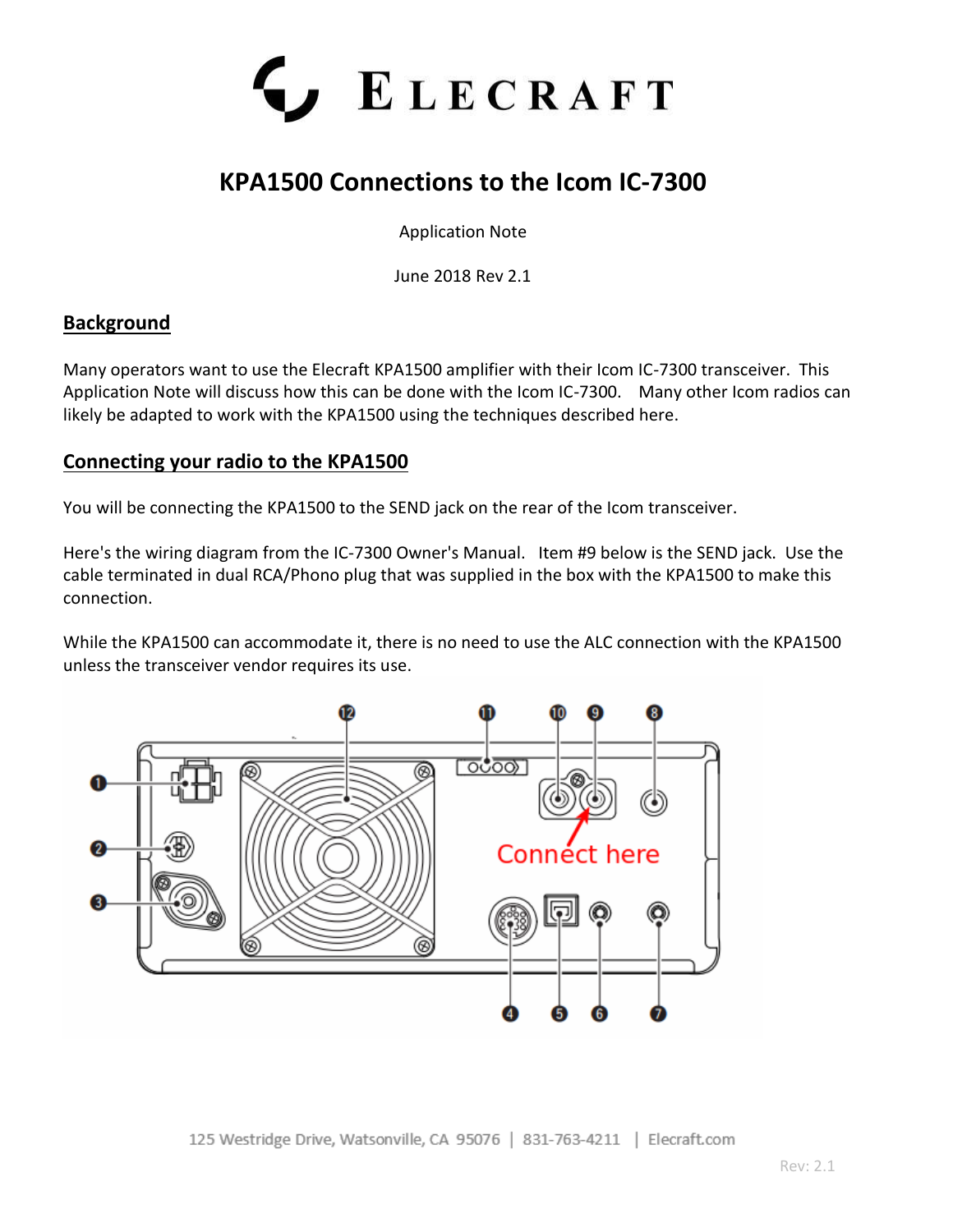

Connect the other end of the RCA cable to the KPA1500's KEY IN jack ( Item #10 in the image below) from the KPA1500 Owner's Manual.



## **Connecting the CI-V system**

The KPA1500 includes the ability to read the VFO frequency directly from the Icom radio using Icom's CI-V communication system.

After Training the Tuner built into the KPA1500, it will be able to pre-select the tuning elements needed directly from memory as you QSY between bands or even frequencies within a band.

To make this work, use the Elecraft cable, (Elecraft part number E980229) to the XCVR SERIAL port on the KPA1500 and the Remote port on the Icom radio. See item #6 in the Icom rear panel image above for the Remote port location.

### **Setting up the CI-V connection in the KPA1500**

In this section, we will be configuring the KPA1500 and the Icom radio so that the KPA1500 can read the VFO frequency automatically as you change bands and frequencies.

Please find the menu items below and make the designated changes.

|                | Menu item         | Value       |
|----------------|-------------------|-------------|
| <b>KPA1500</b> | <b>RADIO TYPE</b> | <b>ICOM</b> |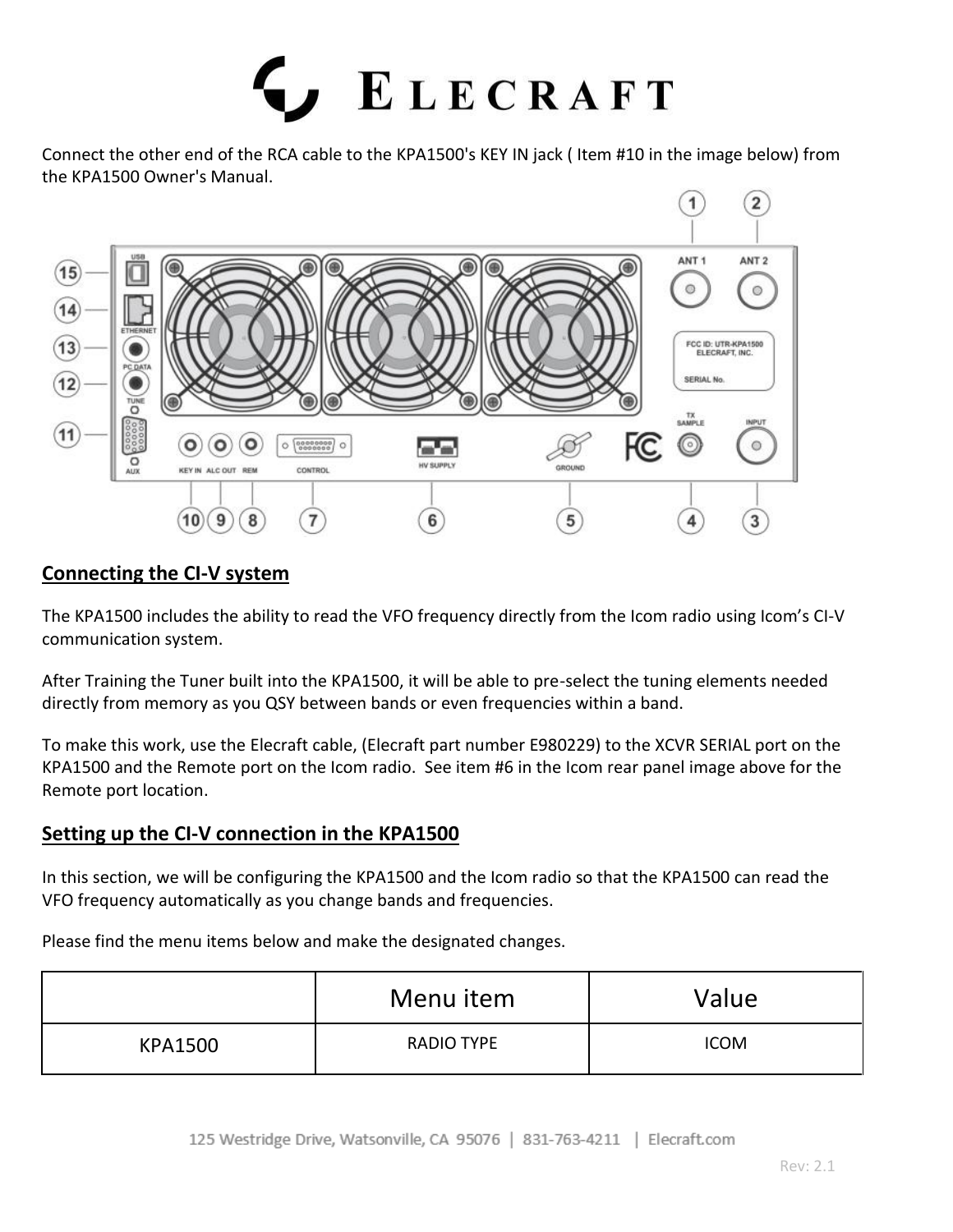# LECRAFT<sup></sup>

|                   | <b>SERIAL SPEED XVCR</b> | 4800, 9600 or 19200                                    |
|-------------------|--------------------------|--------------------------------------------------------|
| <b>ICOM</b> radio | CI-V Baud Rate           | 4800, 9600 or 19200<br>Must agree with KPA1500 setting |
|                   | CI-V Output (for ANT)    | ON                                                     |

Note: All other Icom CI-V menu settings are assumed to be set to their Defaults as documented in the IC-7300 Owners Manual

# **Procedure for Training the Tuner of the KPA1500**

#### **Overview**

We will be stepping through each band where you have an antenna connected to the KPA1500, where you'll selecting the top, bottom and places in the middle of each band where you expect to operate. At each of these points, we will be causing the Icom radio to emit a steady-state, CW RF signal for the KPA1500 to use while it executes a Full Tune Cycle. Since the KPA1500 contains an Automatic Tuner, it will remember the settings it finds at each of the points in the band. This is referred to as 'Training the Tuner'.

The following sequence assumes that the Icom and KPA1500 are connected as discussed above.

#### **Set up**

- On the Icom, prepare it to produce a constant 25 watts in CW mode.
- On the KPA1500, Tap the ANT button to select the appropriate antenna for the selected band. The ANT LED will light solidly indicating the antenna port selected.
- On the Icom radio, select the the appropriate band. Then, adjust VFO A to the lowest spot in that band where your antenna will work.

#### **For each VFO Setting perform the following to Train the Tuner in the KPA1500**

- Tap the ATU TUNE button. The ATU IN light will begin to flash to indicate it is waiting for RF from the transceiver.
- Apply 25 to 50 W of transmit drive. You will hear the relays searching for a match.
- When the relays stop, the ATU IN LED stops flashing, indicating Full Cycle Tune success.
- The resulting match is automatically stored in the appropriate memory bin.
- If a match cannot be found, the red FAULT LED illuminates, NO MATCH is shown on the LCD, and no settings are stored. The ATU can create a match for SWR as high as 10:1.
- If no match is found, make sure the correct frequency band and antenna are selected.